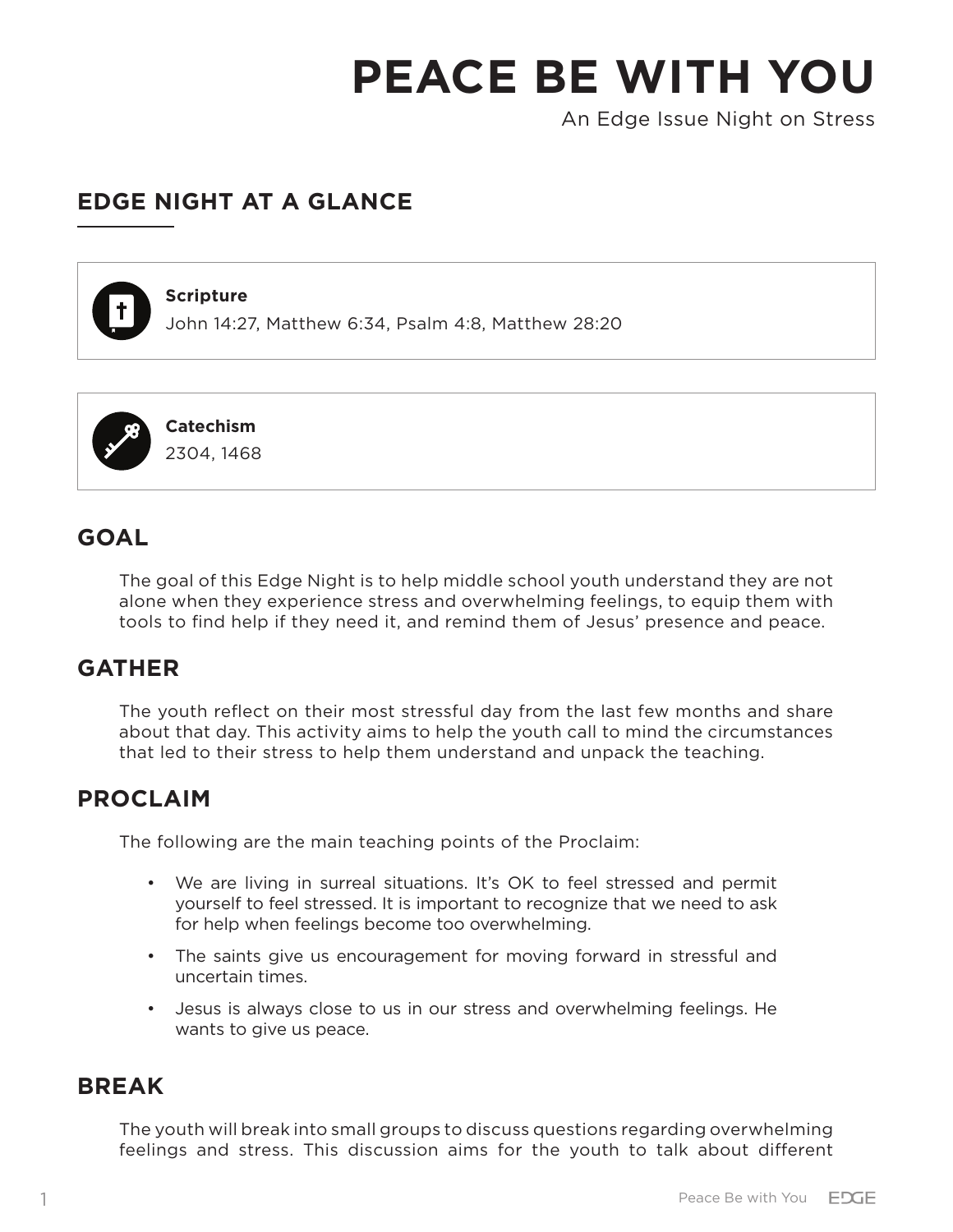stressors they have had and what they can do in the future when they experience overwhelming feelings.

## **SEND**

The youth are invited to share intentions for themselves or others and the Edge Night ends with a Prayer in Times of Stress. The purpose of this prayer time is for the youth to voice their prayer in a loving and supportive community and to invite Jesus into their overwhelming feelings and stress.

## **WEEKLY CHALLENGE**

Challenge the youth to pray daily with the Prayer in Times of Stress from the Send and invite their families to pray with them.

| Notes: |  |
|--------|--|
|        |  |
|        |  |
|        |  |
|        |  |
|        |  |
|        |  |
|        |  |
|        |  |
|        |  |
|        |  |
|        |  |
|        |  |
|        |  |
|        |  |
|        |  |
|        |  |
|        |  |
|        |  |
|        |  |
|        |  |
|        |  |
|        |  |
|        |  |
|        |  |
|        |  |
|        |  |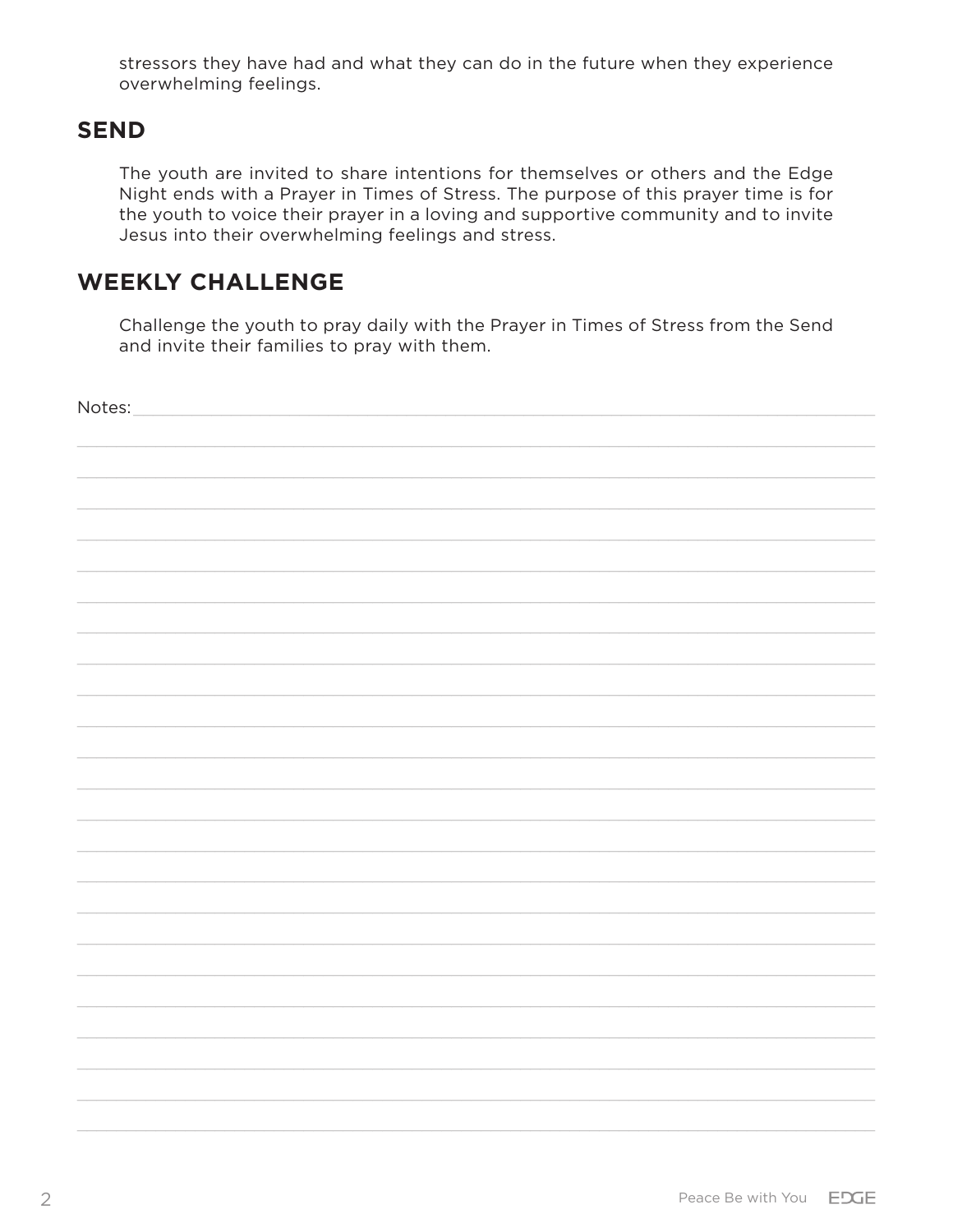An Edge Issue Night on Stress

## **EDGE NIGHT SET UP**

### **SET UP**

*Pastoral Note: Due to the sensitive nature of these uncertain times and an increasing number of youth who experience severe stress and overwhelming feelings, communicate with parents before this Edge Night the content, weekly challenge, and any available resources for youth experiencing stress and overwhelming feelings.* 

Before the Edge Night, gather all of the needed supplies. Set up your meeting space with any necessary measures for social distancing according to your local regulations. To assist the youth in their weekly challenge, email the prayer from the Send to their parents.

## **SUPPLIES**

The following supplies are needed for the Edge Night:

- Paper plates
- Writing utensils
- Slide with clock face for Gather game

## **ASSIGNMENTS**

Use the following list to assign core members to specific tasks:

**Set Up:** \_\_\_\_\_\_\_\_\_\_\_\_\_\_\_\_\_\_\_\_\_, \_\_\_\_\_\_\_\_\_\_\_\_\_\_\_\_\_\_\_\_\_, \_\_\_\_\_\_\_\_\_\_\_\_\_\_\_\_\_\_\_\_\_ **Gather:** • Opening Prayer: • Game: **Proclaim:** \_\_\_\_\_\_\_\_\_\_\_\_\_\_\_\_\_\_\_\_\_ **Break:** All small group leaders. **Send:** • Closing Prayer: **with the Closing Prayer:** 

• Weekly Challenge: \_\_\_\_\_\_\_\_\_\_\_\_\_\_\_\_\_\_\_\_\_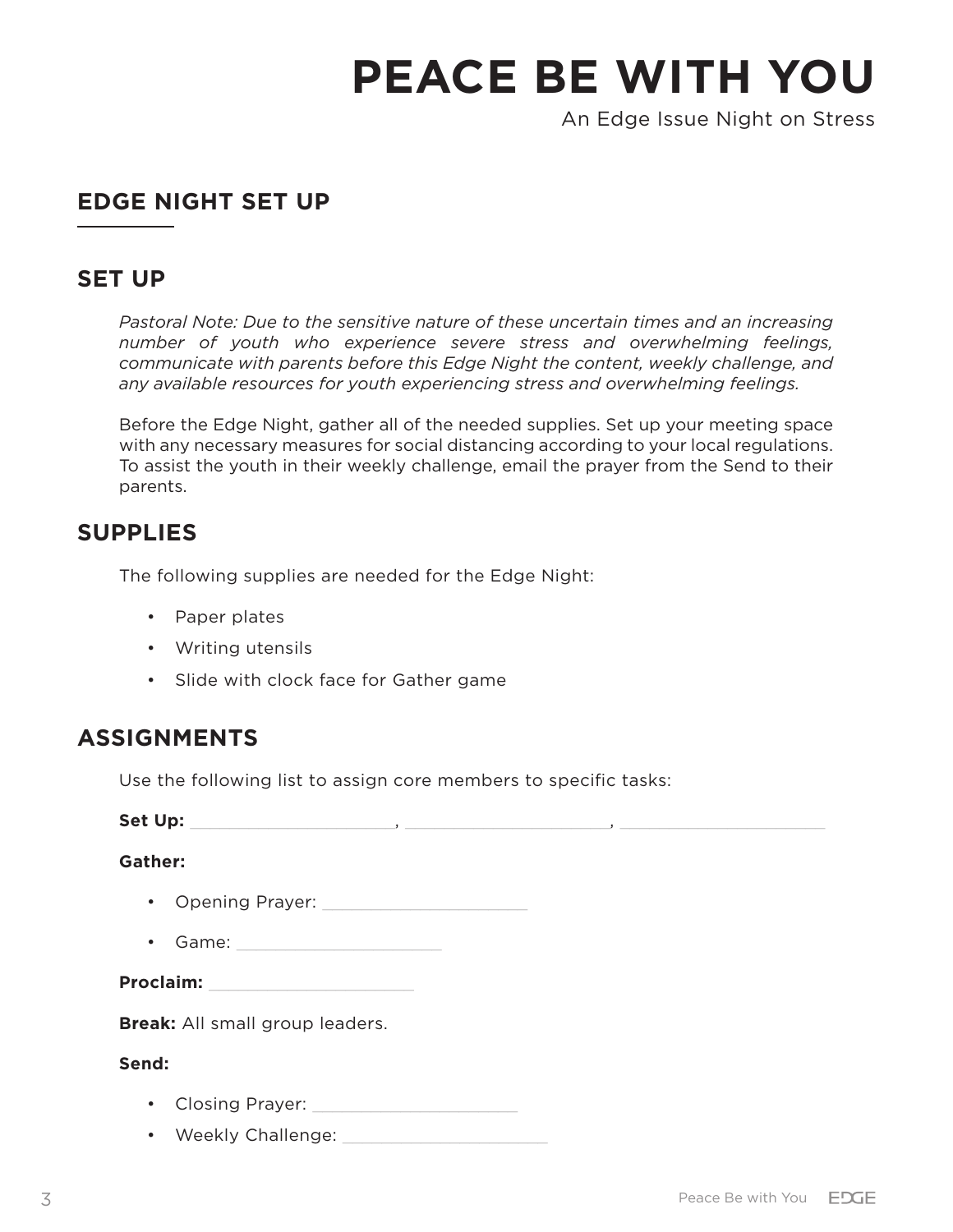An Edge Issue Night on Stress

# **EDGE NIGHT OUTLINE**

## **GATHER**

#### **Edge Night Introduction (5 min)**

Welcome the youth, introduce any youth who are there for the first time, and begin in prayer. Give a brief overview of the topic of the Edge Night, using the following as an example:

*We are living in a surreal situation. There is a lot that has been going on in our world with the COVID-19 virus, social unrest, elections, and even more in our daily lives. Some of us have felt strong emotions during the past few months. Some of us have experienced stress and overwhelming feelings. This week at Edge, we are going to take a closer look at those feelings, what to do when those feelings intensify and remember that Jesus is with us and wants to give us peace.* 

#### **Stressful Day Activity (15 min)**

This activity is done in small groups.

- 1. Hand out paper plates to each youth in the group.
- 2. Ask the youth to think of the most stressful day they have had in the last few months. Once they do this, instruct the youth to draw a clock face (not a digital one) on their paper plate.
- 3. Once they have drawn the clock, instruct the youth to fill in what they did for each hour of that most stressful day they thought about. Give the youth five to eight minutes to complete this.
- 4. After they are finished drawing on their paper plates, instruct the youth to come back to the small group and take turns asking each youth to share about this stressful day and some of their experiences during that day.



#### **Suggestions**

It may help to post an image of the clock face for the youth to reference.

## **PROCLAIM**

#### **"Peace Be With You" Proclaim Teaching (10 min)**

The teaching can be found on pages 7 to 10. The following are the main points that are covered in the teaching: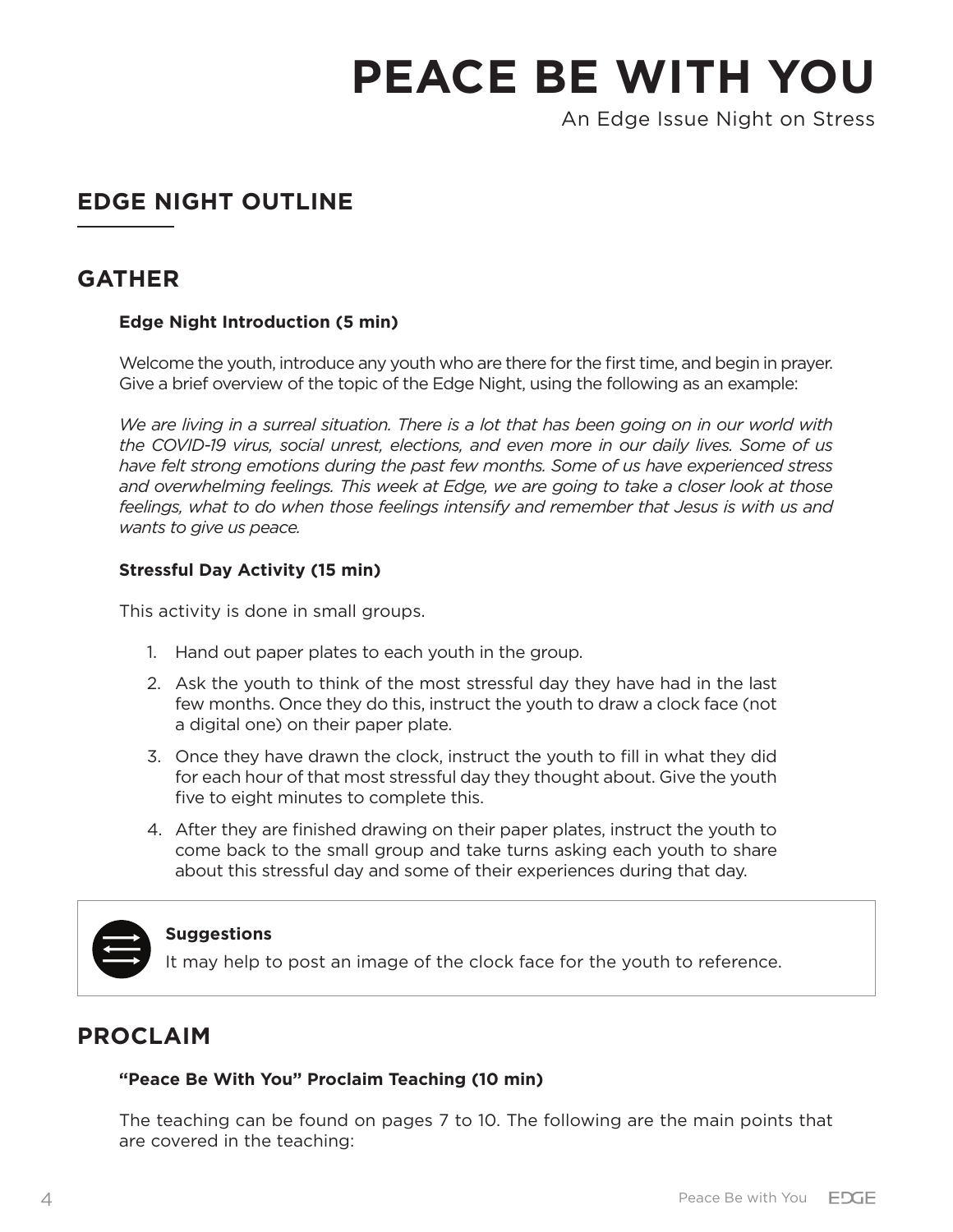- We are living in surreal situations. It's OK to feel stressed and permit yourself to feel stressed. It is important to recognize that we need to ask for help when feelings become too overwhelming.
- The saints give us encouragement for moving forward in stressful and uncertain times.
- Jesus is always close to us in our stress and overwhelming feelings. He wants to give us peace.

### **BREAK**

#### **Small Group Discussion (20 min)**

Divide the youth into their small groups. Begin in prayer and then use the following questions to foster a discussion within the small group:

- *• Whip Around Question:* When do you feel most carefree?
- Where in our world have you seen examples of people who are stressed?
- When in your life have you seen someone handle stress in a healthy way?
- What is something that has recently caused you to feel stressed?
- What do you find helpful to do when you feel stressed or overwhelmed? Who is one trusted adult you can talk to during these times?
- How do you think having a sense of the peace that Jesus offers to you during these times of stress can help you?
- How can this small group pray for you this week?

#### **Eighth-Grade Adaptations**

Use the following questions for a more challenging discussion for eighth-grade youth:

- What makes it difficult to talk to someone when you are struggling, stressed, or experiencing overwhelming feelings?
- When you are stressed or overwhelmed, what are some unhelpful things people say or do? What are some helpful things?
- How can we learn from both the unhelpful and helpful things so we can be a better support to the people in our lives?

## **SEND**

#### **Prayer Activity (15 min)**

Remaining in small groups, youth stand in a circle and are invited to share one intention they have for themselves and one intention they have for someone else in their life who might be experiencing stress or overwhelming feelings. Offer up all these intentions to the Lord and end the Edge Night by praying the following Prayer in Times of Stress: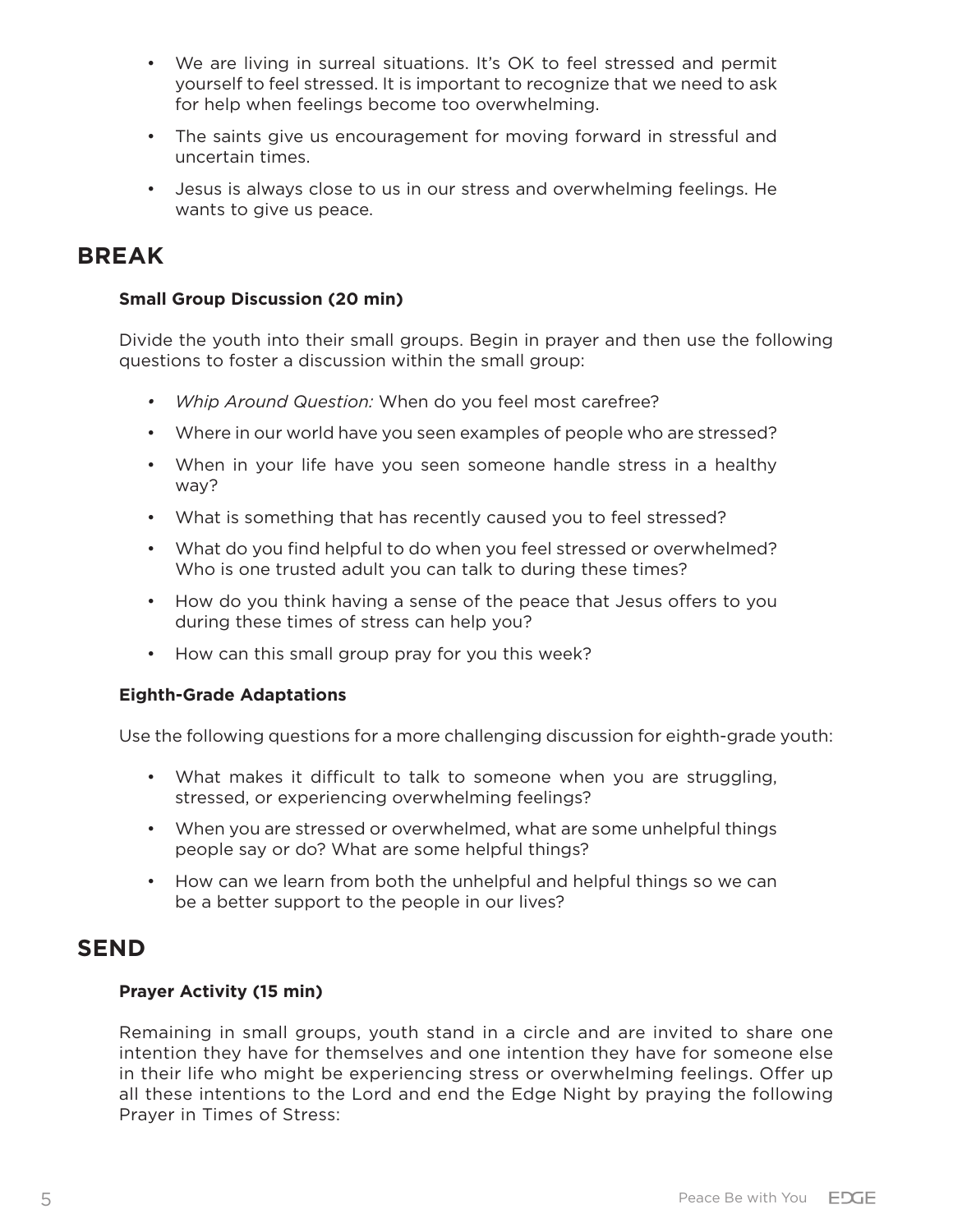Heavenly Father, please grant me peace of mind and calm my troubled heart. My soul is like a turbulent sea. I can't seem to find my balance so I stumble and worry constantly. Give me the strength and clarity of mind to find my purpose and walk the path you've laid out for me. I trust your love God and know that you will heal this stress. Just as the sun rises each day against the dark of night, please bring me clarity with the light of God. In your name, I pray, Amen.

#### **Weekly Challenge (5 min)**

Challenge the youth to pray daily with the Prayer in Times of Stress from the Send and invite their families to pray.

| Notes: |  |  |
|--------|--|--|
|        |  |  |
|        |  |  |
|        |  |  |
|        |  |  |
|        |  |  |
|        |  |  |
|        |  |  |
|        |  |  |
|        |  |  |
|        |  |  |
|        |  |  |
|        |  |  |
|        |  |  |
|        |  |  |
|        |  |  |
|        |  |  |
|        |  |  |
|        |  |  |
|        |  |  |
|        |  |  |
|        |  |  |
|        |  |  |
|        |  |  |
|        |  |  |
|        |  |  |
|        |  |  |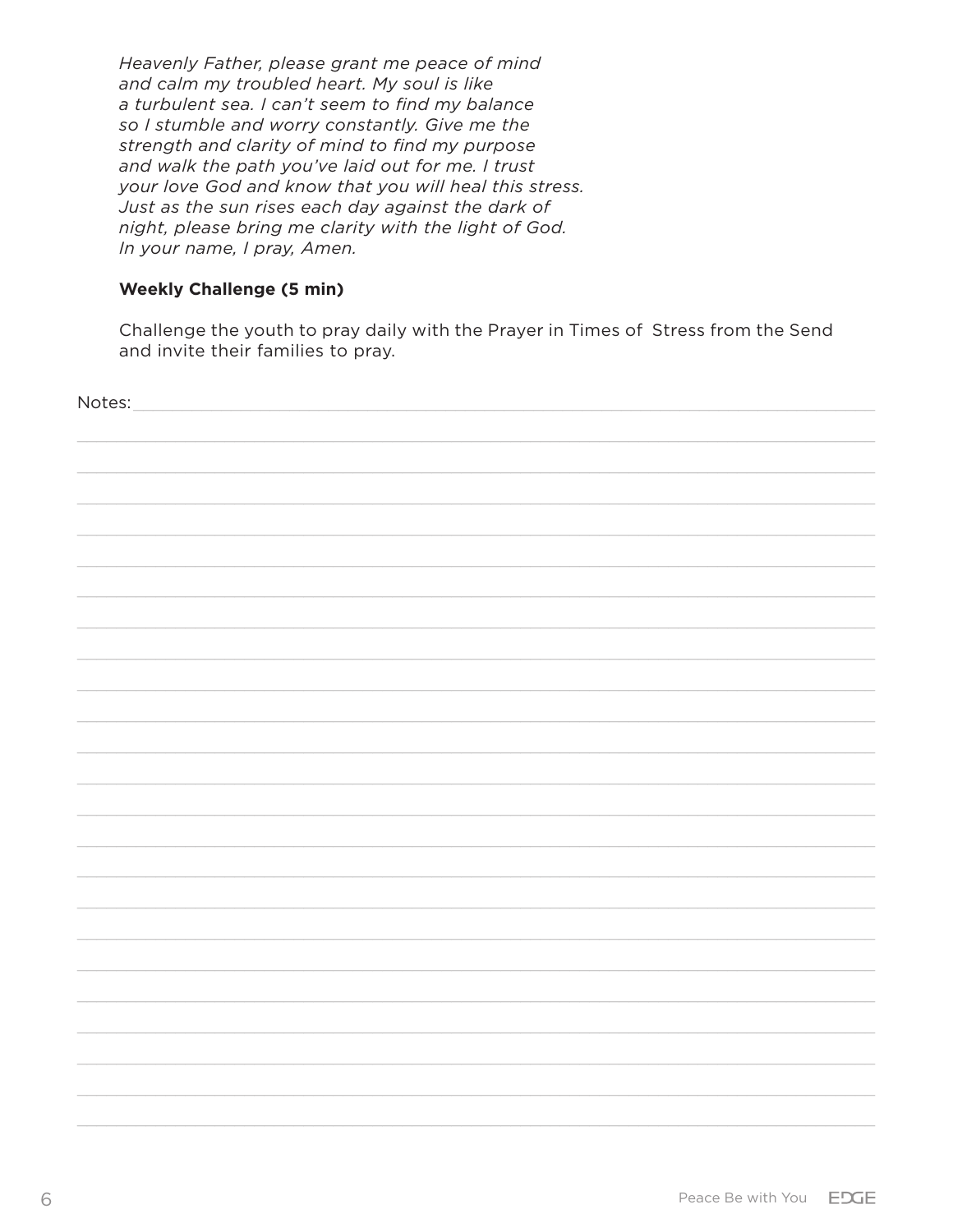An Edge Issue Night on Stress

# **EDGE NIGHT PROCLAIM**

## **GETTING STARTED**

This teaching is provided to give you an example of how to present this topic in an age-appropriate way, making it relevant to middle school youth.

*Pastoral Note: Experiencing stress and overwhelming feelings is a reality that many youth live with daily. Do not trivialize the situations or imply that all levels of stress can be "prayed away." Make sure the youth are aware of the help and support available from family and licensed professionals.* 

## **TEACHING GUIDE**

#### **Living in Uncertain Times**

*Begin by asking a few youth to raise their hands and share what it was like to recall their most stressful day.* 

- What are some things that make you feel stressed? School? Homework? Sports practice? Family situations? There are a lot of things in your day-to-day life that are stressful. Simply being a middle schooler is stressful — you have school and friends and family and hobbies and homework; it's a lot to handle. On top of that, this past year has added many other stressors from the global pandemic to the social unrest.
- Sometimes, the stress of life can be overwhelming. When that happens, it can lead to having overwhelming feelings and thoughts. It is certainly normal to experience stress and being overwhelmed, and it's OK to permit yourself to feel stressed.
- When you feel stressed, there are practical things you can do like: take a walk, listen to music, deep breathing, journal, expressing gratitude by writing down three things you are grateful for, etc. It is important to recognize that when feelings become too overwhelming or interfere with our daily lives, this can be a sign of stress turning into depression and anxiety. If your feelings of stress or worry cause you not to do things you usually would, you must talk to a trusted adult about how you feel to get the help you need.
- Experiencing stress or overwhelming feelings is not something to be embarrassed or ashamed of. It is essential to talk to someone about them. Many people around you love you and want to help you, and many people have gone through a similar experience.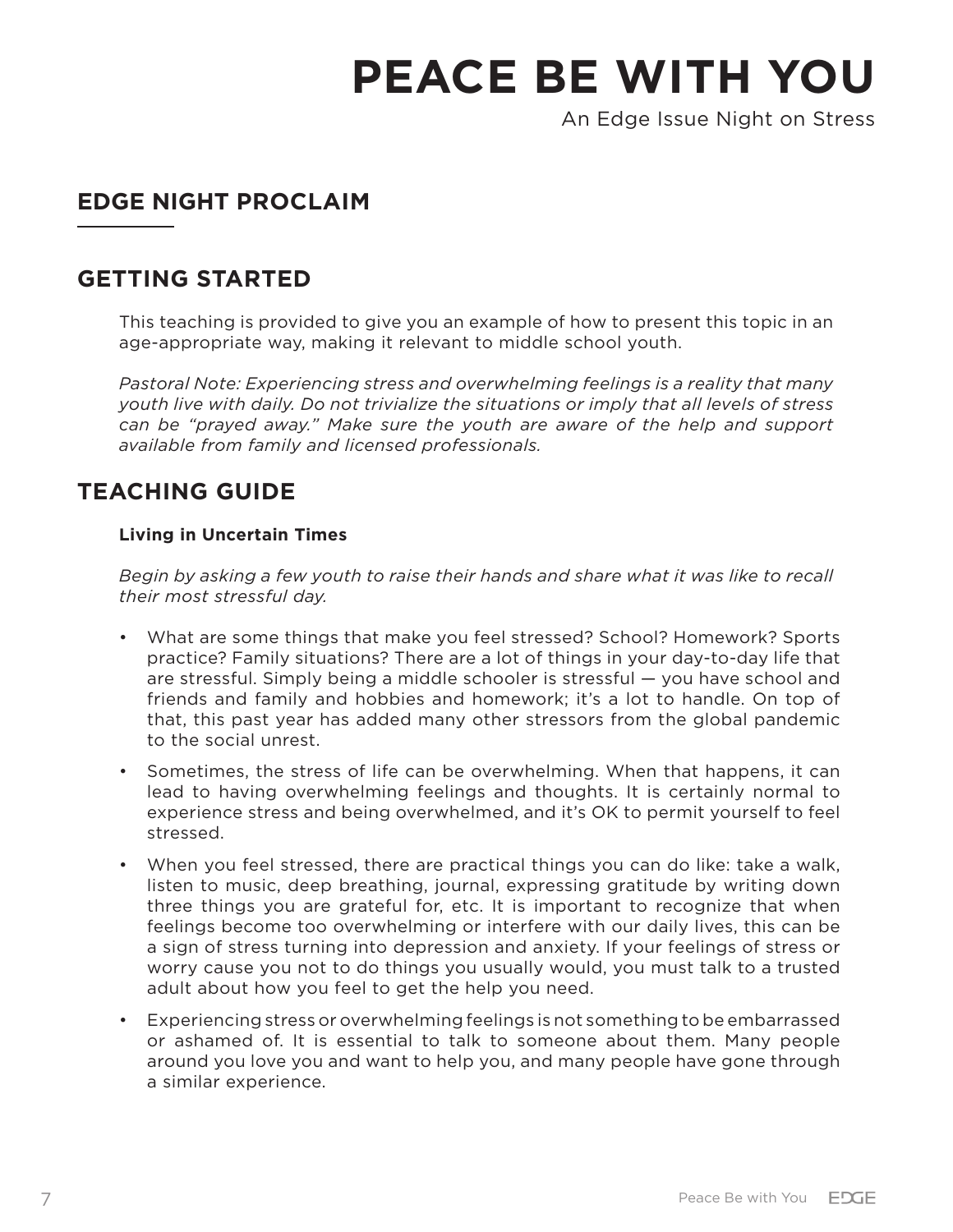| a construction of the control of the construction of the construction of the construction of the construction of |  |
|------------------------------------------------------------------------------------------------------------------|--|
|                                                                                                                  |  |
|                                                                                                                  |  |
|                                                                                                                  |  |
|                                                                                                                  |  |
|                                                                                                                  |  |
|                                                                                                                  |  |

• You are not alone! Jesus reminds us over and over again in Scripture that He would never leave us. During times of stress, Jesus is with us, and these hardships that we endure can become opportunities to trust Jesus more.

#### *Read John 14:27*

- Jesus wants to give us His peace in stressful situations. When we invite Jesus to be with us in these moments, it does not magically make our stress go away, but being in Jesus' presence can bring us peace. We can have the peace in knowing that He loves us, that He takes care of us, and that we can trust Him.
- Having Jesus on the journey with us does not eliminate difficult times that bring us stress, but inviting Jesus on the journey with us changes how we experience these difficult moments.
- We see first-hand proof of the difference it can make in our lives to invite Jesus into our stressful or difficult situations in the lives of the saints. The saints show us that while knowing and loving Jesus will not make hard times disappear, knowing and loving Jesus during those hard times can make all the difference and lead us to holiness.

#### **The Saints Before Us**

- The saints give us encouragement for moving forward in stressful and uncertain times, and we have some great examples of saints who found ways to invite Christ into their stress and share with us the wisdom that comes with that peace.
- Saint Padre Pio was an Italian priest known for his adoration of charity and love for the people around him. He bore the wounds of Christ, which is called the stigmata and is still something that cannot be explained by science. Saint Padre Pio has many beautiful quotes about times of stress and worry; one of the most famous ones attributed to him is, "pray, hope, and don't worry." He continually reminds us that God is the spirit of peace and will grant us tranquility.
- Saint Teresa Benedicta of the Cross (Edith Stein) was a Jewish convert to the Catholic faith; she was a teacher, a public speaker, and a Carmelite nun. She bravely spoke the truth and shared the message of Jesus Christ during WWII and was killed in a concentration camp. Saint Teresa Benedicta of the Cross was an advocate of God's power at work in our daily lives and difficulties we might face. She is attributed with saying, "Let go of your plans. The first hour of your morning belongs to God. Tackle the day's work that He charges you with, and He will give you the power to accomplish it."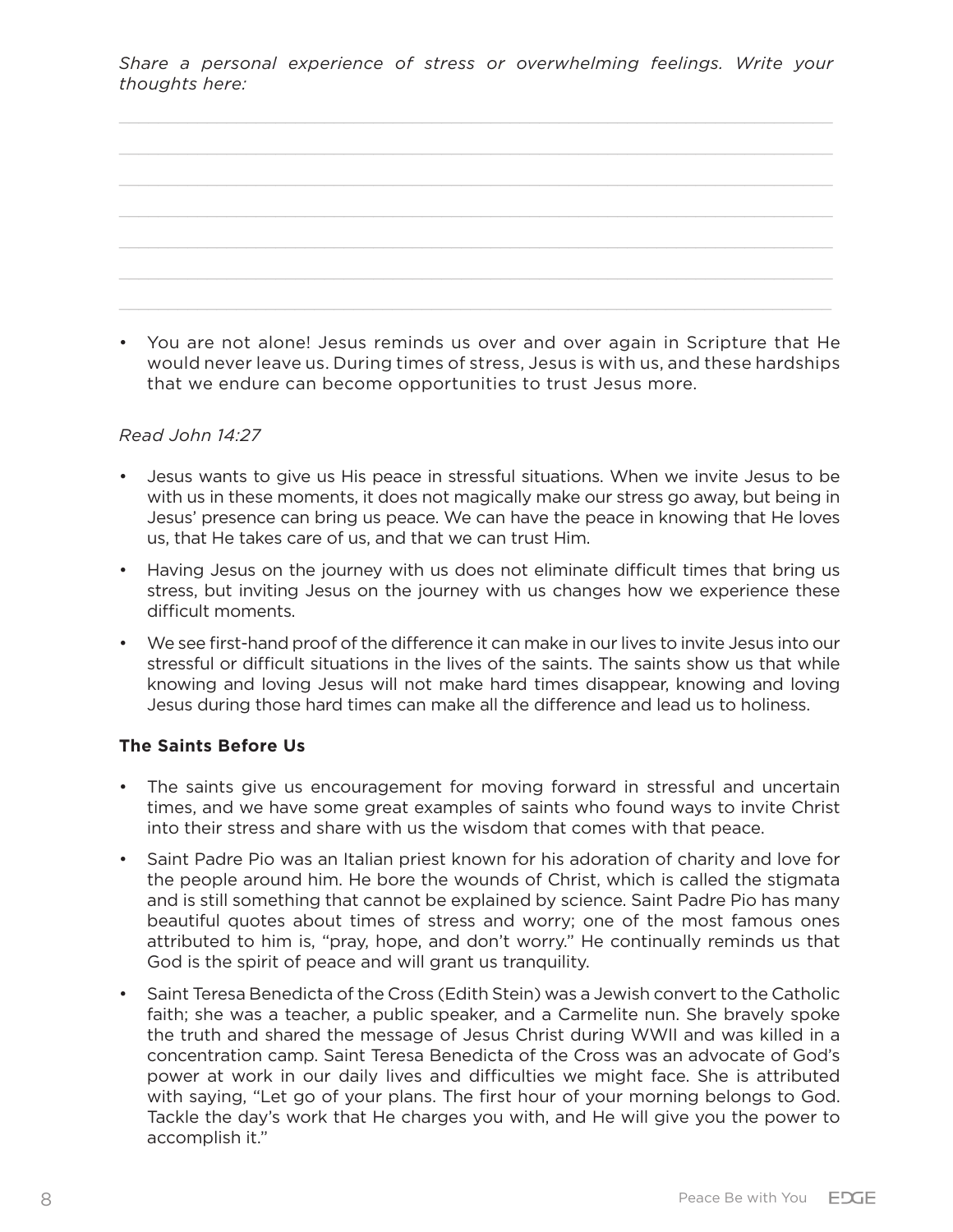• Saint John Paul II was known for his moving way of speaking, his immersion in prayer, devotion to the blessed mother, and spontaneous cheerfulness. He wrote and spoke much during his time as the pope, and many of his words were filled with the passionate cry to "open wide the doors to Christ, and be not afraid of Him!" He was born into a loving family, but his early life was marked by suffering and loss. His older sister, Olga, died in infancy. By the time Karol was 12, his mother Emelia had died of kidney failure. His older brother, Edmund, had died heroically serving those stricken with scarlet fever. From so many years of hardship and suffering, John Paul II never gave up on his faith and once said,, "what really matters in life is that we are loved by Christ and that we love Him in return. In comparison to the love of Jesus, everything else is secondary. And, without the love of Jesus, everything is useless" (*Address of His Holiness John Paul II During His Visit to the Tomb of St. John Neumann,* 1979).

*Share a story and a quote from one of your favorite saints representing the importance of trusting in God in uncertain or stressful situations. Write your thoughts here:*



- While these saints are just a few examples, in almost all the saints' lives, we can be sure to find many different stories of how the power and love of God radically changed their lives and helped them make it through difficult and stressful times.
- Knowing the peace of God does not mean that you will never encounter stress, but rather, in the times that you do, you know that in turning to God, you can find the peace that you are looking for. It may not be the feeling of peace, but you can always find the comfort and certainty of a God who loves you more than you can imagine. He will help you conquer any situation that lays ahead of you.
- Remember, too, that the saints in heaven are here to help us. As you read stories of the saints and you find some who have experienced the same things you are experiencing, you can ask them to pray for you and help you.

#### **Finding Peace**

- Peace is something that we all desire and strive for, but it takes work to find and maintain a peaceful heart in hardship and uncertainty.
- Trusting in God and His plans for your life can provide a concrete building block and foundation for living a life of peace. Learning to trust God takes time, it takes prayer, and it takes intentionality in the way we live our lives.
- One of the simplest prayers you can say as you grow in your relationship with Jesus and your trust of Him is simply "Jesus, I trust in you."
- As your relationship with Jesus grows, as you learn more about Him and who He is, then your trust in Him will grow. And as your trust grows, so will your peace. Jesus is the Prince of Peace, and He wants to give us peace!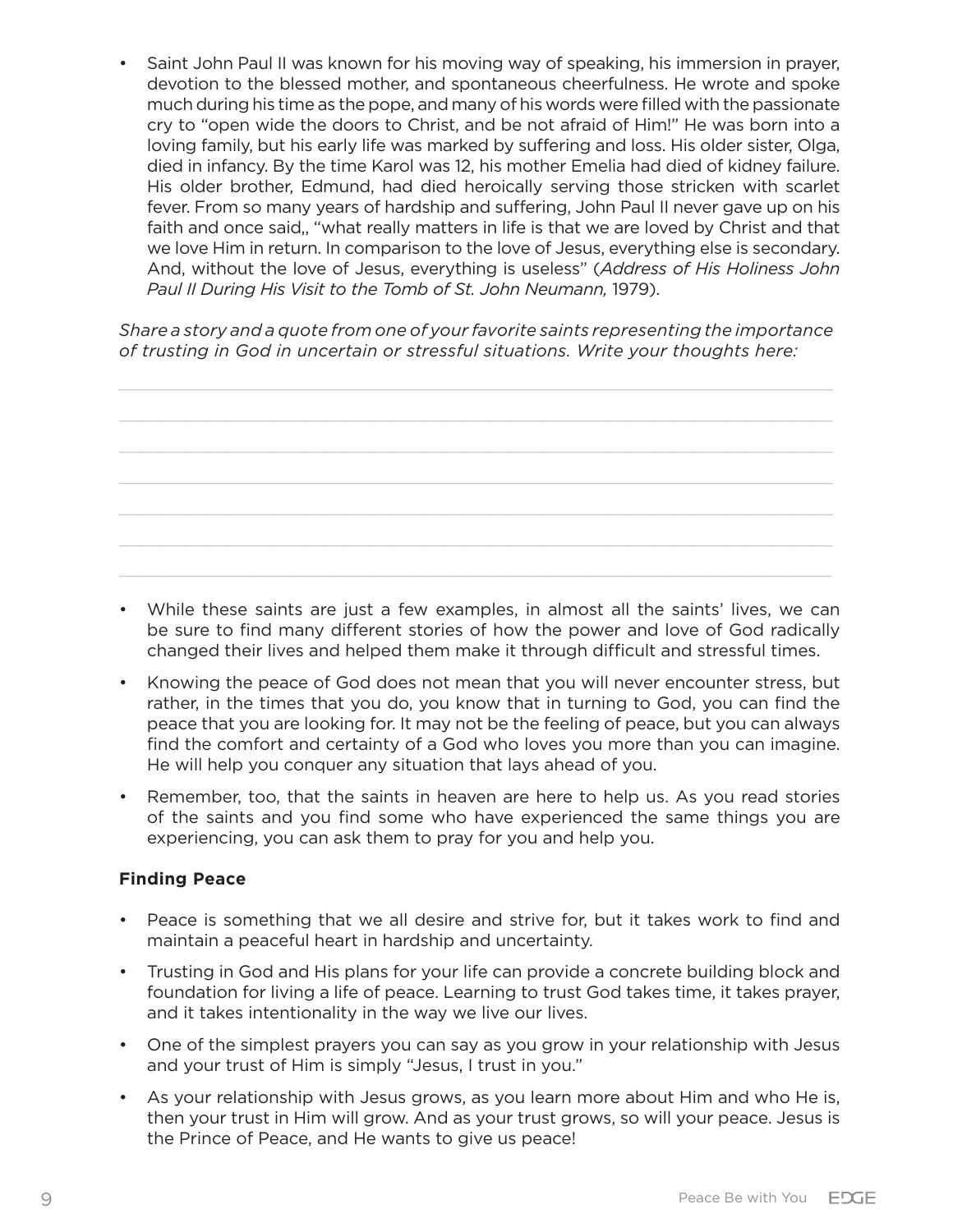- When we look to filling our lives with more peace, there are some practical things we can do and be aware of that can help us along the way: things like getting plenty of sleep, exercising (walking or running), eating healthy, journaling, communicating well with our parents, teachers, and friends, etc.
- Another way that our peace of heart can be significantly affected is through the overuse of technology and social media. For those on social media, you must limit your time on the platforms and be aware of how social media makes you feel. Social media can add a lot of stress to our lives and our relationships if we don't use it well.
- We can all agree that life can be stressful. No matter how good your life is, there will be some things in it that cause you to be a little bit, if not a lot, stressed. It's important to remember that Jesus is always close to us in our stress and overwhelming feelings and He wants to give us peace.
- Even if you cannot feel it or are struggling to believe it, Jesus is with you and loves you more than you could ever imagine. It's not easy to experience stress or overwhelming feelings, but you can be assured that Jesus is with you through it all.

| Notes: |  |
|--------|--|
|        |  |
|        |  |
|        |  |
|        |  |
|        |  |
|        |  |
|        |  |
|        |  |
|        |  |
|        |  |
|        |  |
|        |  |
|        |  |
|        |  |
|        |  |
|        |  |
|        |  |
|        |  |
|        |  |
|        |  |
|        |  |
|        |  |
|        |  |
|        |  |
|        |  |
|        |  |
|        |  |
|        |  |
|        |  |
|        |  |
|        |  |
|        |  |
|        |  |
|        |  |
|        |  |
|        |  |
|        |  |
|        |  |
|        |  |
|        |  |
|        |  |
|        |  |
|        |  |
|        |  |
|        |  |